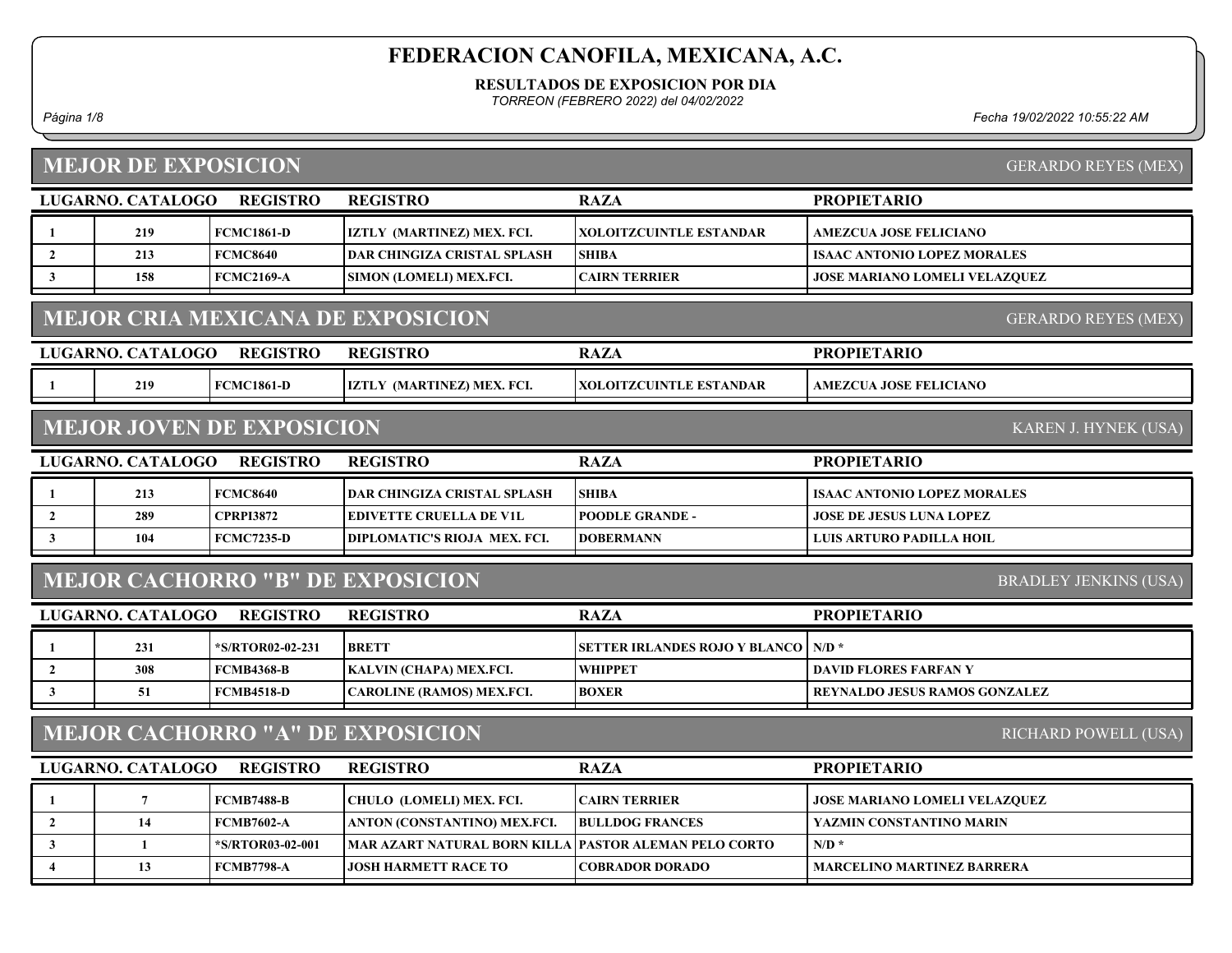#### RESULTADOS DE EXPOSICION POR DIA

TORREON (FEBRERO 2022) del 04/02/2022

1 28 FCME1471 VONZO JEMMA OF SUNFARMS PASTOR ALEMAN PELO CORTO OSCAR ALEJANDRO REYNA GARZA

 3 39 FCMB7992 LUXBERRY BUTTERFLY JOSE AMBROSIO CORO MENA WELSH CORGI PEMBROKE 4 20 FCME6017 WORK OF ART DEJA VU BORDER COLLIE SANTOS LOZANO JUAN CARLOS Y

2 32 FCMB1691 PIC D'ARLEE PANACHE PASTOR DE PICARDO JACQUELINE FINKEL

Página 2/8 Fecha 19/02/2022 10:55:22 AM

PROPIETARIO

### MEJOR DE GRUPO 1

GERARDO REYES (MEX)

# MEJOR JOVEN DE GRUPO 1

| LUGARNO. CATALOGO | REGISTRO         | <b>REGISTRO</b>                                               | <b>RAZA</b>          | <b>PROPIETARIO</b>                |
|-------------------|------------------|---------------------------------------------------------------|----------------------|-----------------------------------|
| 39                | <b>FCMB7992</b>  | LUXBERRY BUTTERFLY                                            | WELSH CORGI PEMBROKE | <b>JOSE AMBROSIO CORO MENA</b>    |
| 26                | *S/RTOR02-02-026 | <b>FOREST KNOLL LADY FOR A NIGHT PASTOR ALEMAN PELO CORTO</b> |                      | $N/D$ *                           |
| 33                | <b>FCMB7921</b>  | LEIGH-HI'S IKAL                                               | PASTOR DE SHETLAND_  | <b>OSCAR RODRIGO PEREZ MOLINA</b> |

### MEJOR CACHORRO DE GRUPO 1

LUGARNO. CATALOGO REGISTRO RAZA

REGISTRO

| 20<br>CANO MINIATURA<br><b>TWOJ'S DANCING IN THE</b><br>MB6455:<br><b>AMERIC</b><br>  MARIA MERCEDES CARDENAS VAQUERO<br>PASTOR | LUGARNO. CATALOGO | <b>REGISTRO</b> | REGISTRC | $\mathbf{D} \wedge \mathbf{Z}$<br>KA <i>LA</i> | <b>PROPIETARIO</b> |
|---------------------------------------------------------------------------------------------------------------------------------|-------------------|-----------------|----------|------------------------------------------------|--------------------|
|                                                                                                                                 |                   |                 |          |                                                |                    |

### MEJOR DE GRUPO 2

LUGARNO. CATALOGO REGISTRO RAZA PROPIETARIO REGISTRO 1 51 FCMB4518-D CAROLINE (RAMOS) MEX.FCI. BOXER REYNALDO JESUS RAMOS GONZALEZ 2 | 78 | FCMC5671-D LILIBETH WINDSOR (BLANCO) | BULLDOG INGLES | RICARDO BLANCO VAZQUEZ 3 | 128 FCME6473-B AITHOR (ZAMACONA) MEX.FCI. | ROTTWEILER | ALARCON JARAMILLO GENARO 4 104 FCMC7235-D DIPLOMATIC'S RIOJA MEX. FCI. | DOBERMANN | LUIS ARTURO PADILLA HOIL

### MEJOR JOVEN DE GRUPO 2

KAREN J. HYNEK (USA)

| LUGARNO. CATALOGO | <b>REGISTRO</b>   | <b>REGISTRO</b>                     | <b>RAZA</b>                 | <b>PROPIETARIO</b>              |
|-------------------|-------------------|-------------------------------------|-----------------------------|---------------------------------|
| 104               | FCMC7235-D        | <b>IDIPLOMATIC'S RIOJA MEX. FCL</b> | <b>IDOBERMANN</b>           | ULUIS ARTURO PADILLA HOIL       |
| 115               | FCMB3279-D        | <b>DOLCE GABANA (ALBA) MEX.FCI.</b> | <b>GRAN DANES "LEONADO.</b> | CARLOS ALEJANDRO ALBA FELGUEREZ |
| 62                | <b>FCMD2981-A</b> | MATRERO (MEYER) MEX.FCI.            | <b>BULLDOG INGLES</b>       | <b>MANUEL MEYER CABRERA</b>     |

GERARDO REYES (MEX)

KAREN J. HYNEK (USA)

GERARDO REYES (MEX)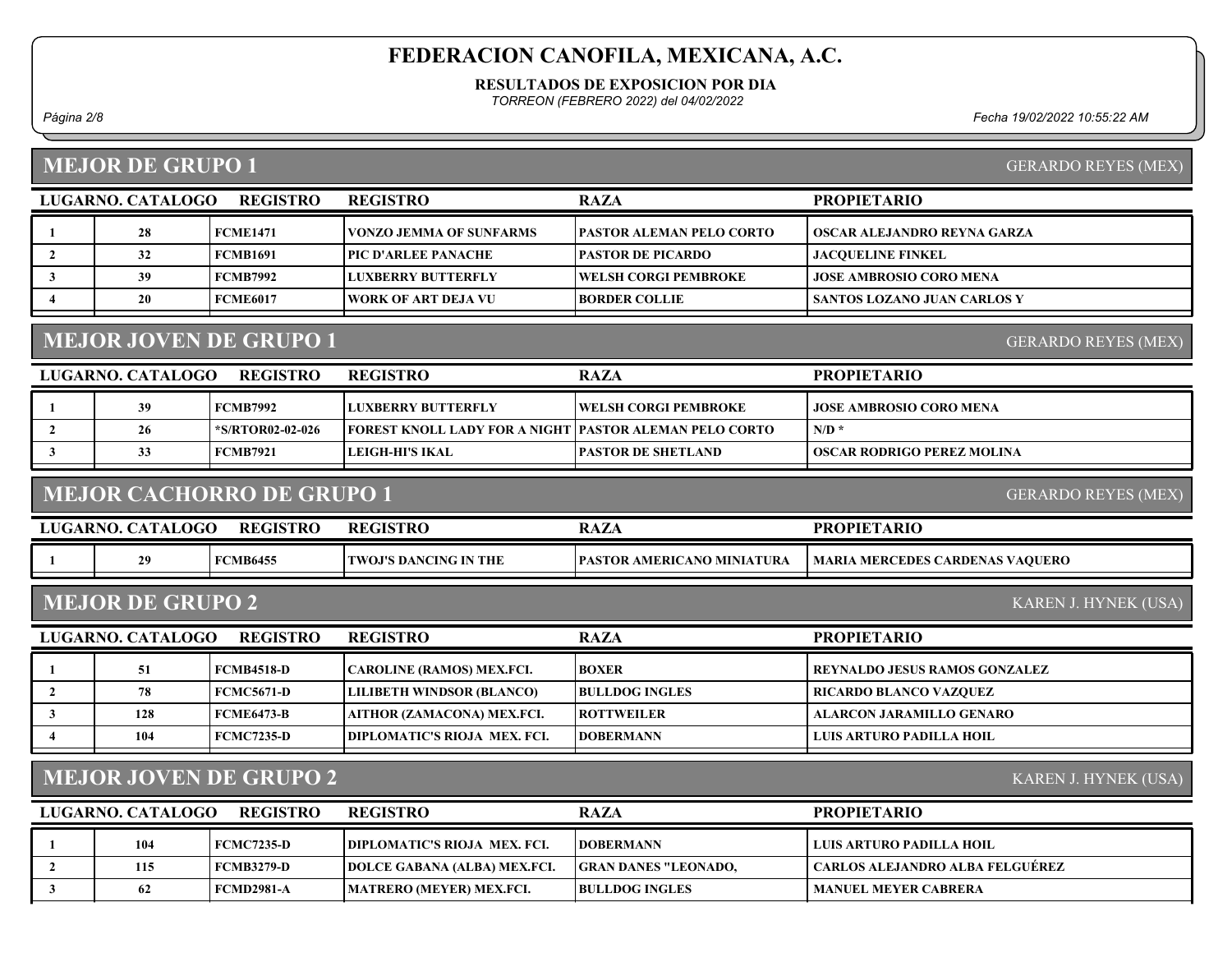RESULTADOS DE EXPOSICION POR DIA

TORREON (FEBRERO 2022) del 04/02/2022

Página 3/8 Fecha 19/02/2022 10:55:22 AM

LUGARNO. CATALOGO REGISTRO RAZA MEJOR JOVEN DE GRUPO 2 PROPIETARIO KAREN J. HYNEK (USA) REGISTRO 4 | 121 | CPRI4296 | HARLEY QUINN (VERGARA) MEX. | PRESA CANARIO | SERGIO EDUARDO VERGARA LEE LUGARNO. CATALOGO REGISTRO RAZA MEJOR CACHORRO DE GRUPO 2 PROPIETARIO KAREN J. HYNEK (USA) REGISTRO 1 51 FCMB4518-D CAROLINE (RAMOS) MEX.FCI. BOXER REYNALDO JESUS RAMOS GONZALEZ 2 139 FCME4093-A APOLO VI (ROJAS) MEX.FCI. SCHNAUZER MINIATURA SAL Y VAN DE JESUS ROJAS HERNANDEZ 3 90 FCMB4915 EL MESQUITAL ATHENAS CANE CORSO ROGELIO ROJAS NAVARRO 4 98 FCMB4893-E JESSICA (OLIVERA) MEX.FCI. DOBERMANN LUIS ARTURO PADILLA HOIL LUGARNO. CATALOGO REGISTRO RAZA MEJOR DE GRUPO 3 PROPIETARIO BRADLEY JENKINS (USA) REGISTRO 1 158 FCMC2169-A SIMON (LOMELI) MEX.FCI. CAIRN TERRIER JOSE MARIANO LOMELI VELAZQUEZ 2 | 150 FCMC6376-B PEATY (SANTOS) MEX.FCI. BULL TERRIER | JORGE SANTOS LIMA 3 166 FCMC4305-A POE THE RAVEN RUSSELL (LUNA) LAKELAND TERRIER VAN DE JESUS ROJAS HERNANDEZ 4 162 **FS/RMON27-01-160** FELIPE MORA NEERRY BLUE TERRIER N/D \* LUGARNO. CATALOGO REGISTRO REGISTRO NAZA MEJOR JOVEN DE GRUPO 3 PROPIETARIO BRADLEY JENKINS (USA) REGISTRO 1 150 FCMC6376-B PEATY (SANTOS) MEX.FCI. BULL TERRIER JORGE SANTOS LIMA 2 | 168 FCMB0833-B LADY SHURI (LARA) MEX.FCI. STAFFORDSHIRE BULL TERRIER RODOLFO AMADEUS LARA GAUNA 3 159 FCMB2953-A MEHZCAL (GRANJA/GARCIA) FOX TERRIER PELO DE ALAMBRE | CARLA ALEXANDRA GRANJA TERAN Y 4 174 CPRPI4799 ALBORADA LATE STORM WEST HIGHLAND WHITE TERRIER LEOBARDO ALEJANDRO SANCHEZ-BRETON VILLA LUGARNO. CATALOGO REGISTRO RAZA MEJOR CACHORRO DE GRUPO 3 PROPIETARIO BRADLEY JENKINS (USA) REGISTRO 1 153 FCMB5269-H HUBERT'S MOLLY DORETH BULL TERRIER ROGELIO DELGADO FURET 2 162 \*S/RMON27-01-160 FELIPE MORA N/D \* KERRY BLUE TERRIER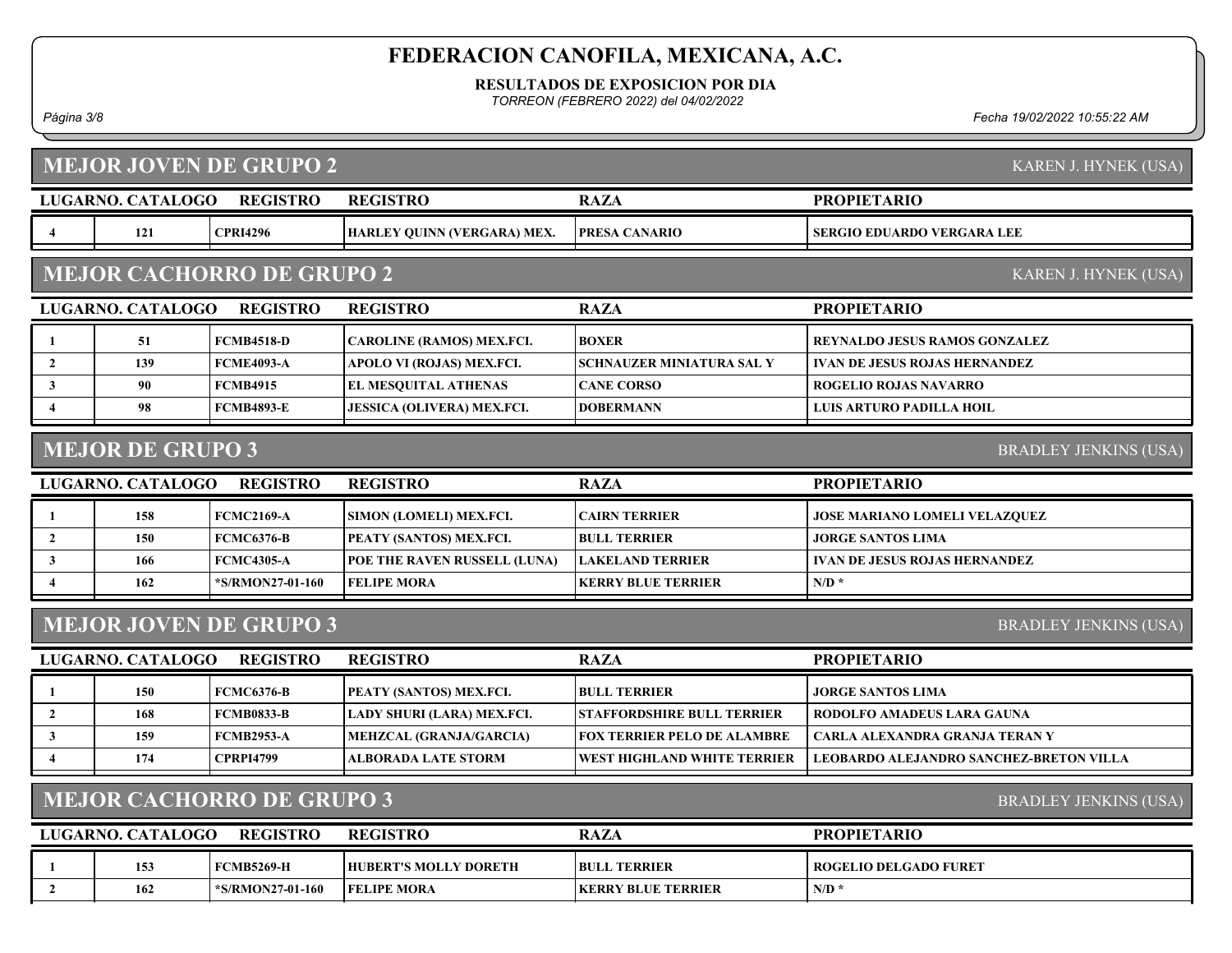RESULTADOS DE EXPOSICION POR DIA

TORREON (FEBRERO 2022) del 04/02/2022

Página 4/8 Fecha 19/02/2022 10:55:23 AM

| <b>MEJOR CACHORRO DE GRUPO 3</b><br><b>BRADLEY JENKINS (USA)</b> |                                                          |                                  |                                    |                                 |                                        |  |
|------------------------------------------------------------------|----------------------------------------------------------|----------------------------------|------------------------------------|---------------------------------|----------------------------------------|--|
|                                                                  | LUGARNO. CATALOGO                                        | <b>REGISTRO</b>                  | <b>REGISTRO</b>                    | <b>RAZA</b>                     | <b>PROPIETARIO</b>                     |  |
| $\mathbf{3}$                                                     | 179                                                      | <b>FCMB6392</b>                  | <b>DEANJE NEW DREAMS</b>           | <b>YORKSHIRE TERRIER</b>        | <b>MACIAS JUAREZ CLAUDIA NILDA</b>     |  |
|                                                                  | <b>MEJOR DE GRUPO 4</b>                                  |                                  |                                    |                                 | KAREN J. HYNEK (USA)                   |  |
|                                                                  | LUGARNO. CATALOGO                                        | <b>REGISTRO</b>                  | <b>REGISTRO</b>                    | <b>RAZA</b>                     | <b>PROPIETARIO</b>                     |  |
| -1                                                               | 185                                                      | <b>FCMC8698</b>                  | ALEGNA-NEVAREZ JUST IN CASE        | <b>DACHSHUND MINIATURA PELO</b> | <b>FLOR TERESA NEVAREZ MENDOZA Y</b>   |  |
|                                                                  |                                                          | <b>MEJOR CACHORRO DE GRUPO 4</b> |                                    |                                 | KAREN J. HYNEK (USA)                   |  |
|                                                                  | LUGARNO. CATALOGO                                        | <b>REGISTRO</b>                  | <b>REGISTRO</b>                    | <b>RAZA</b>                     | <b>PROPIETARIO</b>                     |  |
| -1                                                               | 184                                                      | <b>FCMB7596-B</b>                | <b>ABSOLUTE EXTREME (NEVAREZ)</b>  | <b>DACHSHUND MINIATURA PELO</b> | FLOR TERESA NEVAREZ MENDOZA            |  |
|                                                                  | <b>MEJOR DE GRUPO 5</b>                                  |                                  |                                    |                                 | RICHARD POWELL (USA)                   |  |
|                                                                  | LUGARNO. CATALOGO                                        | <b>REGISTRO</b>                  | <b>REGISTRO</b>                    | <b>RAZA</b>                     | <b>PROPIETARIO</b>                     |  |
| 1                                                                | 219                                                      | <b>FCMC1861-D</b>                | IZTLY (MARTINEZ) MEX. FCI.         | XOLOITZCUINTLE ESTANDAR         | <b>AMEZCUA JOSE FELICIANO</b>          |  |
| $\mathbf{2}$                                                     | 207                                                      | <b>FCME4280-A</b>                | <b>UNTIL THE VICTORY CHE</b>       | POMERANIAN (SPITZ ALEMAN)       | <b>OMAR ABRAHAM GONZALEZ CONTRERAS</b> |  |
| $\mathbf{3}$                                                     | 213                                                      | <b>FCMC8640</b>                  | <b>DAR CHINGIZA CRISTAL SPLASH</b> | <b>SHIBA</b>                    | <b>ISAAC ANTONIO LOPEZ MORALES</b>     |  |
| 4                                                                | 194                                                      | <b>CPRPI4317</b>                 | <b>TRINACRIA'S DANCE WITH</b>      | <b>HUSKY SIBERIANO</b>          | <b>MARA DESIREE FLORES LEMUS</b>       |  |
|                                                                  |                                                          | <b>MEJOR JOVEN DE GRUPO 5</b>    |                                    |                                 | RICHARD POWELL (USA)                   |  |
|                                                                  | LUGARNO. CATALOGO                                        | <b>REGISTRO</b>                  | <b>REGISTRO</b>                    | <b>RAZA</b>                     | <b>PROPIETARIO</b>                     |  |
| $\mathbf{1}$                                                     | 213                                                      | <b>FCMC8640</b>                  | <b>DAR CHINGIZA CRISTAL SPLASH</b> | <b>SHIBA</b>                    | <b>ISAAC ANTONIO LOPEZ MORALES</b>     |  |
| $\overline{2}$                                                   | 214                                                      | <b>FCME4647-A</b>                | <b>MASTER ROCK CALACO</b>          | <b>XOLOITZCUINTLE ESTANDAR</b>  | <b>MIGUEL ALONSO PEREZ Y</b>           |  |
| $\mathbf{3}$                                                     | 192                                                      | <b>FCMB5319</b>                  | <b>RUTHDALE DIAMOND SHINE</b>      | <b>AKITA AMERICANO</b>          | <b>FRANCISCO JAVIER PEREZ GARZA</b>    |  |
| $\overline{\mathbf{4}}$                                          | 204                                                      | <b>FCMB6168-A</b>                | ASTRO SHADOW OF SHARM              | POMERANIAN (SPITZ ALEMAN)       | <b>HECTOR CABRERA GUARNERO</b>         |  |
|                                                                  | <b>MEJOR CACHORRO DE GRUPO 5</b><br>RICHARD POWELL (USA) |                                  |                                    |                                 |                                        |  |
|                                                                  | LUGARNO. CATALOGO                                        | <b>REGISTRO</b>                  | <b>REGISTRO</b>                    | <b>RAZA</b>                     | <b>PROPIETARIO</b>                     |  |
|                                                                  |                                                          |                                  |                                    |                                 |                                        |  |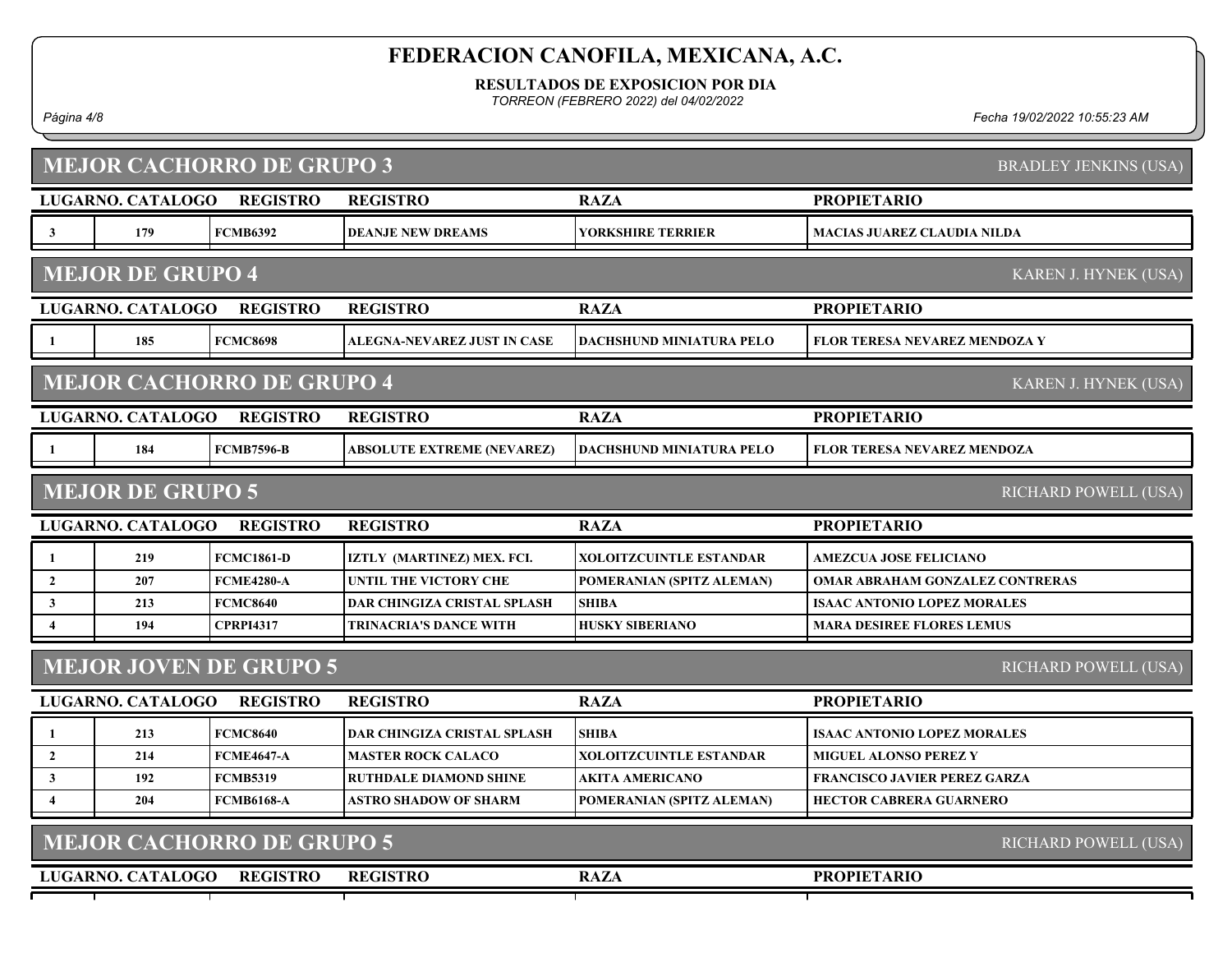#### RESULTADOS DE EXPOSICION POR DIA

TORREON (FEBRERO 2022) del 04/02/2022

Página 5/8 Fecha 19/02/2022 10:55:23 AM

# MEJOR CACHORRO DE GRUPO 5

| <b>RICHARD POWELL (USA)</b> |  |
|-----------------------------|--|
|-----------------------------|--|

|                        | LUGARNO. CATALOGO       | <b>REGISTRO</b>                  | <b>REGISTRO</b>                  | <b>RAZA</b>                          | <b>PROPIETARIO</b>                     |
|------------------------|-------------------------|----------------------------------|----------------------------------|--------------------------------------|----------------------------------------|
| $\mathbf{1}$           | 194                     | <b>CPRPI4317</b>                 | <b>TRINACRIA'S DANCE WITH</b>    | <b>HUSKY SIBERIANO</b>               | <b>MARA DESIREE FLORES LEMUS</b>       |
| $\overline{2}$         | 212                     | <b>CPRPJ6120</b>                 | <b>DAR CHINGIZA URBAN STYLE</b>  | <b>SHIBA</b>                         | <b>JAVIER FLORES LAGUNAS</b>           |
| 3                      | 208                     | <b>FCMB3127-A</b>                | <b>CIRCE (VILLEGAS) MEX.FCI.</b> | POMERANIAN (SPITZ ALEMAN)            | <b>JUAN JOSE VILLEGAS HERNANDEZ</b>    |
| $\boldsymbol{\Lambda}$ | 193                     | <b>FCMF1920-C</b>                | <b>VULCANO KAROGA (JAIME)</b>    | <b>CHOW CHOW</b>                     | <b>SERGIO CASTRO MARTINEZ</b>          |
|                        | <b>MEJOR DE GRUPO 6</b> |                                  |                                  |                                      | RICHARD POWELL (USA)                   |
|                        | LUGARNO. CATALOGO       | <b>REGISTRO</b>                  | <b>REGISTRO</b>                  | <b>RAZA</b>                          | <b>PROPIETARIO</b>                     |
|                        | 222                     | <b>FCMC2300-A</b>                | <b>DUPA SUPA FLY</b>             | <b>BASSET HOUND</b>                  | JESUS GUADALUPE PADRON SALINAS Y       |
| $\overline{2}$         | 223                     | <b>FCMB1760-B</b>                | HOPE (SANCHEZ) MEX.FCI.          | <b>BEAGLE</b>                        | <b>SANCHEZ PALOMEQUE DIEGO</b>         |
| 3                      | 228                     | <b>FCME2695</b>                  | <b>TEO</b>                       | <b>BLOODHOUND</b>                    | <b>SERGIO JACQUEZ HIDALGO</b>          |
|                        |                         | <b>MEJOR JOVEN DE GRUPO 6</b>    |                                  |                                      | RICHARD POWELL (USA)                   |
|                        |                         |                                  |                                  |                                      |                                        |
|                        | LUGARNO. CATALOGO       | <b>REGISTRO</b>                  | <b>REGISTRO</b>                  | <b>RAZA</b>                          | <b>PROPIETARIO</b>                     |
|                        | 223                     | <b>FCMB1760-B</b>                | HOPE (SANCHEZ) MEX.FCI.          | <b>BEAGLE</b>                        | <b>SANCHEZ PALOMEQUE DIEGO</b>         |
|                        | <b>MEJOR DE GRUPO 7</b> |                                  |                                  |                                      | KAREN J. HYNEK (USA)                   |
|                        | LUGARNO. CATALOGO       | <b>REGISTRO</b>                  | <b>REGISTRO</b>                  | <b>RAZA</b>                          | <b>PROPIETARIO</b>                     |
| -1                     | 229                     | <b>FCMB7961</b>                  | <b>CLOS ERASMUS BAELFAIRE</b>    | <b>SETTER GORDON</b>                 | <b>CHRISTIAN DAVID TEJEDA ALATORRE</b> |
| $\overline{2}$         | 231                     | *S/RTOR02-02-231                 | <b>BRETT</b>                     | <b>SETTER IRLANDES ROJO Y BLANCO</b> | $N/D$ *                                |
| 3                      | 230                     | <b>FCMC8081</b>                  | LUCKSHERAY ROCKY'N'ROLL          | <b>SETTER INGLES</b>                 | <b>TATIANA CHERNYSHEVA</b>             |
|                        |                         | <b>MEJOR CACHORRO DE GRUPO 7</b> |                                  |                                      | RICHARD POWELL (USA)                   |
|                        | LUGARNO. CATALOGO       | <b>REGISTRO</b>                  | <b>REGISTRO</b>                  | <b>RAZA</b>                          | <b>PROPIETARIO</b>                     |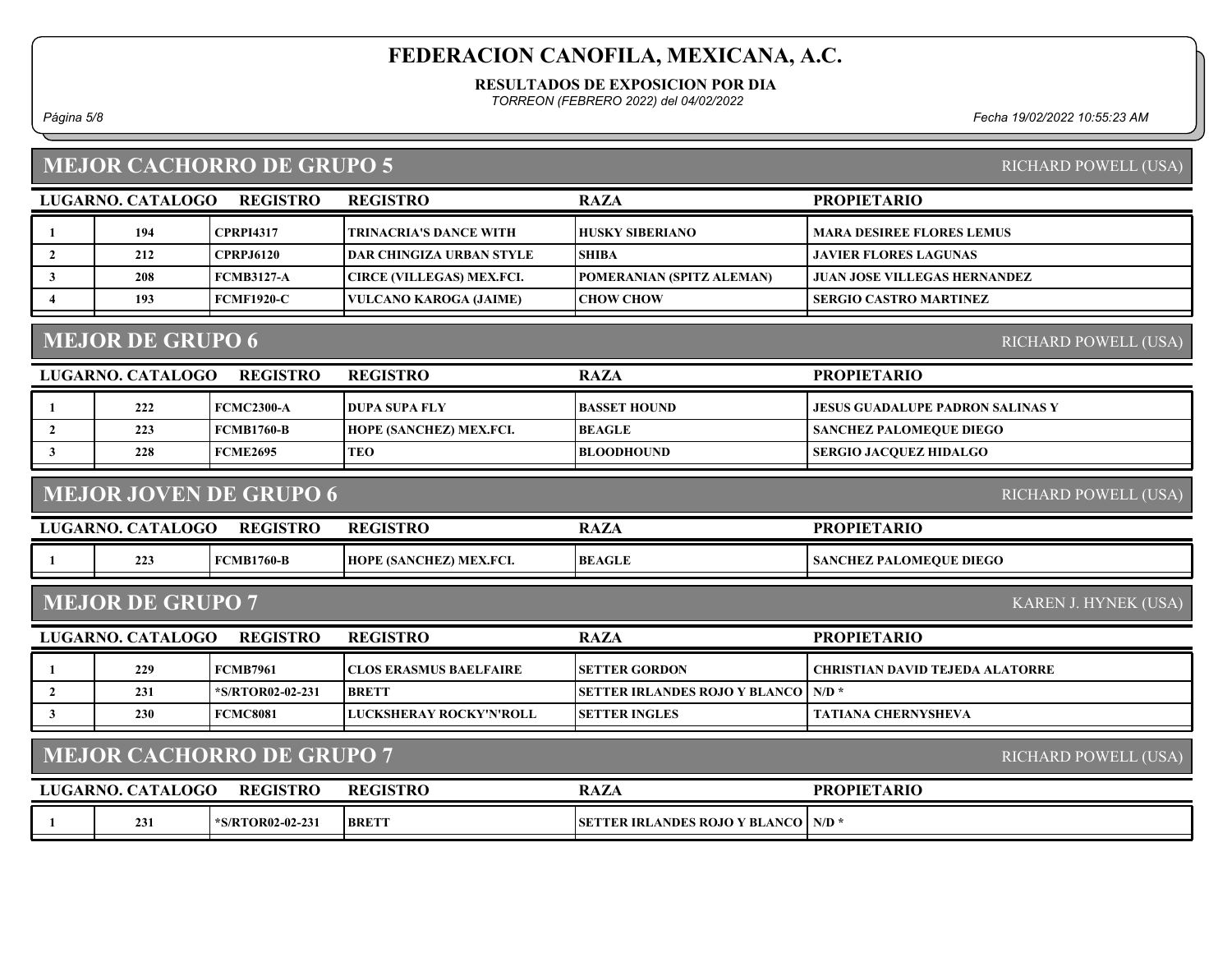#### RESULTADOS DE EXPOSICION POR DIA

TORREON (FEBRERO 2022) del 04/02/2022

Página 6/8 Fecha 19/02/2022 10:55:23 AM

### MEJOR DE GRUPO 8

| RICHARD POWELL (USA) |  |
|----------------------|--|
|                      |  |

|                                                       | LUGARNO. CATALOGO | <b>REGISTRO</b>   | <b>REGISTRO</b>                   | <b>RAZA</b>                    | <b>PROPIETARIO</b>                       |  |
|-------------------------------------------------------|-------------------|-------------------|-----------------------------------|--------------------------------|------------------------------------------|--|
|                                                       | 235               | <b>FCME5275-E</b> | <b>JOKER (ZALDIVAR) MEX. FCI.</b> | <b>COBRADOR DE LABRADOR</b>    | <b>GABRIEL ZALDIVAR VALDEZ</b>           |  |
|                                                       | 240               | <b>FCME5753-D</b> | I TOLD YOU SO (NEVAREZ) MEX.      | <b>COBRADOR DORADO</b>         | <b>FLOR TERESA NEVAREZ MENDOZA</b>       |  |
|                                                       | 246               | <b>FCME0716-B</b> | <b>SWEET EMOTION (MARTINEZ)</b>   | <b>SPRINGER SPANIEL INGLES</b> | <b>RIGOBERTO MARTÍNEZ MEDINA</b>         |  |
|                                                       | 244               | <b>CPRPJ6034</b>  | RAYARAGUA INDIAN PARTY            | <b>PERRO DE AGUA ESPAÑOL</b>   | <b>DANIELA GUADALUPE GARZA ARCINIEGA</b> |  |
|                                                       |                   |                   |                                   |                                |                                          |  |
| <b>MEJOR JOVEN DE GRUPO 8</b><br>RICHARD POWELL (USA) |                   |                   |                                   |                                |                                          |  |
|                                                       | LUGARNO. CATALOGO | <b>REGISTRO</b>   | <b>REGISTRO</b>                   | <b>RAZA</b>                    | <b>PROPIETARIO</b>                       |  |
|                                                       |                   |                   |                                   |                                |                                          |  |

| 236 | FCMC7629-A        | HUNTER (MANZANERO) MEX.FCI.     | <b>COBRADOR DORADO</b>          | HEBERT ANDRES MANZANERO MARTINEZ  |
|-----|-------------------|---------------------------------|---------------------------------|-----------------------------------|
| 246 | FCME0716-B        | <b>SWEET EMOTION (MARTINEZ)</b> | <b>ISPRINGER SPANIEL INGLES</b> | RIGOBERTO MARTINEZ MEDINA_        |
| 244 | <b>CPRPJ6034</b>  | <b>TRAYARAGUA INDIAN PARTY</b>  | <b>TPERRO DE AGUA ESPAÑOL</b>   | DANIELA GUADALUPE GARZA ARCINIEGA |
| 233 | <b>FCMB2348-A</b> | <b>TALLDANS TOÑO MEX.FCL</b>    | <b>COBRADOR DE LABRADOR</b>     | CRIADERO ALLDANS                  |
|     |                   |                                 |                                 |                                   |

### MEJOR CACHORRO DE GRUPO 8

RICHARD POWELL (USA)

| LUGARNO. CATALOGO                                     | <b>REGISTRO</b>   | <b>REGISTRO</b>                     | <b>RAZA</b>                  | <b>PROPIETARIO</b>      |  |  |
|-------------------------------------------------------|-------------------|-------------------------------------|------------------------------|-------------------------|--|--|
| 232                                                   | <b>FCMB2615-A</b> | <b>COSTA RETRIEVERS AJIACO MEX.</b> | <b>ICOBRADOR DE LABRADOR</b> | <b>COSTA RETRIEVERS</b> |  |  |
| <b>MEJOR DE GRUPO 9</b><br><b>GERARDO REYES (MEX)</b> |                   |                                     |                              |                         |  |  |

| LUGARNO. CATALOGO | <b>REGISTRO</b>   | <b>REGISTRO</b>                    | <b>RAZA</b>            | <b>PROPIETARIO</b>                         |
|-------------------|-------------------|------------------------------------|------------------------|--------------------------------------------|
| 293               | <b>FCMC8402</b>   | <b>GIRALDITA'S DELICIOSA</b>       | <b>PUG</b>             | <b>JOSE ALBERTO VELEZ CONTRERAS</b>        |
| 289               | <b>CPRPI3872</b>  | <b>IEDIVETTE CRUELLA DE V1L</b>    | <b>POODLE GRANDE -</b> | <b>JOSE DE JESUS LUNA LOPEZ</b>            |
| 284               | <b>FCMB3546-A</b> | <b>BIG BOY D'ARIZA (HERNANDEZ)</b> | <b>PEKINES</b>         | IVAN DANIEL HERNANDEZ ARIZA                |
| 298               | <b>FCMB1405-E</b> | <b>OUINGMING CHE (OSORIA)</b>      | <b>SHIH TZU</b>        | <b>JESUS DE LOS SANTOS OSORIA ESPINOSA</b> |
|                   |                   |                                    |                        |                                            |

## MEJOR JOVEN DE GRUPO 9

GERARDO REYES (MEX)

| LUGARNO, CATALOGO<br><b>REGISTRO</b> |     |                   | <b>REGISTRO</b>                 | <b>RAZA</b>            | <b>PROPIETARIO</b>                         |
|--------------------------------------|-----|-------------------|---------------------------------|------------------------|--------------------------------------------|
|                                      | 289 | <b>CPRPI3872</b>  | <b>TEDIVETTE CRUELLA DE V1L</b> | <b>POODLE GRANDE -</b> | JOSE DE JESUS LUNA LOPEZ                   |
|                                      | 298 | <b>FCMB1405-E</b> | <b>OUINGMING CHE (OSORIA)</b>   | <b>SHIH TZU</b>        | <b>JESUS DE LOS SANTOS OSORIA ESPINOSA</b> |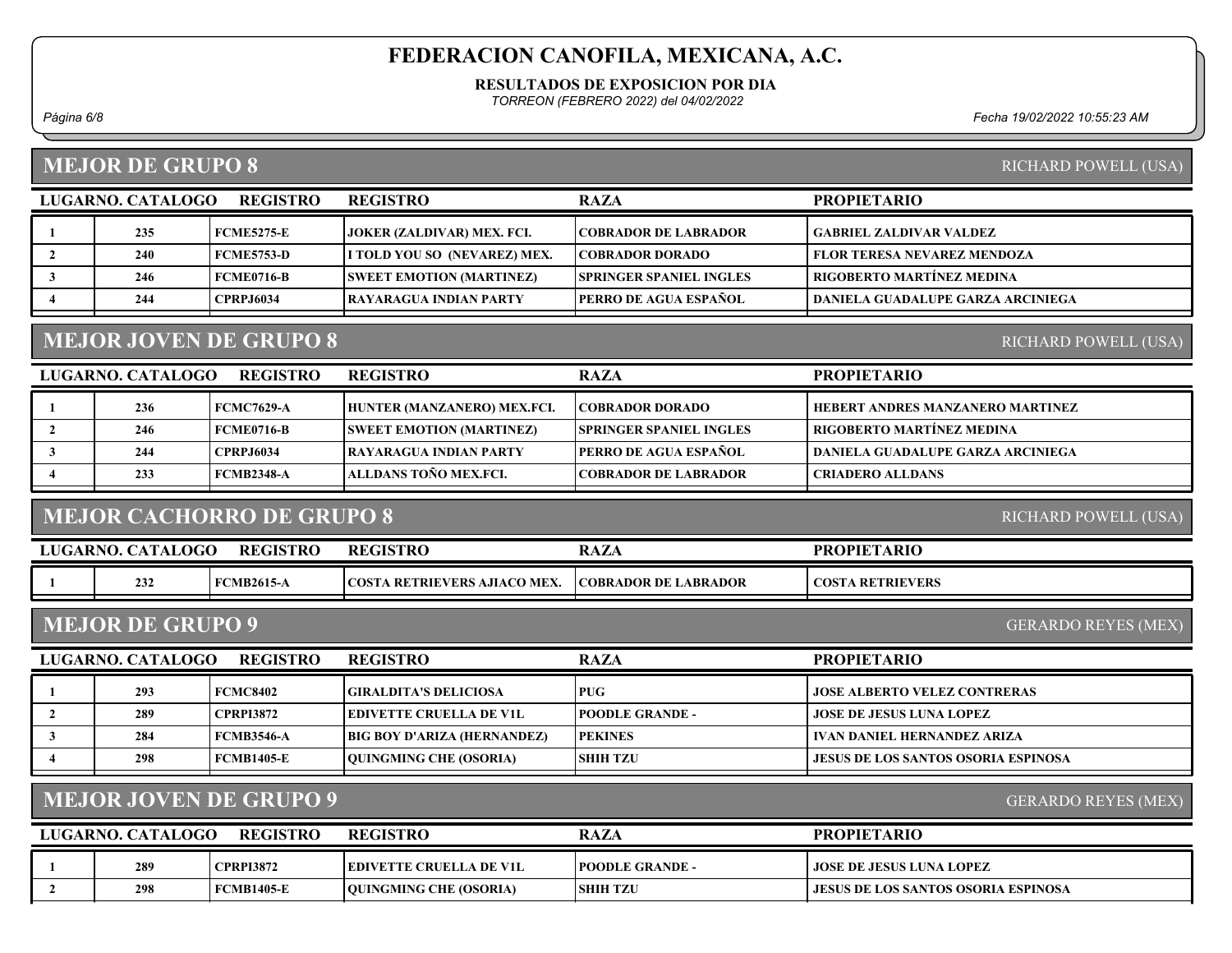#### RESULTADOS DE EXPOSICION POR DIA

TORREON (FEBRERO 2022) del 04/02/2022

Página 7/8 Fecha 19/02/2022 10:55:23 AM

GERARDO REYES (MEX)

GERARDO REYES (MEX)

PROPIETARIO

| <b>MEJOR JOVEN DE GRUPO 9</b> |          |                 |      |
|-------------------------------|----------|-----------------|------|
|                               |          |                 |      |
|                               |          |                 | RAZA |
| LUGARNO, CATALOGO             | REGISTRO | <b>REGISTRO</b> |      |

| <b>FCMC7891</b><br>254<br><b>BULLDOG FRANCES</b><br>  DANIEL CASTILLO_<br><b>JOHN WICK GALLUS</b> | 248 | <b>FCMC7528-B</b> | <b>ATENEA (ALVARADO) MEX. FCI.</b> | <b>BICHON FRISE</b> | ANDREA MOTA VARGAS |
|---------------------------------------------------------------------------------------------------|-----|-------------------|------------------------------------|---------------------|--------------------|
|                                                                                                   |     |                   |                                    |                     |                    |
|                                                                                                   |     |                   |                                    |                     |                    |

### MEJOR CACHORRO DE GRUPO 9

| LUGARNO. CATALOGO | <b>REGISTRO</b>   | <b>REGISTRO</b>                     | <b>RAZA</b>            | <b>PROPIETARIO</b>                  |
|-------------------|-------------------|-------------------------------------|------------------------|-------------------------------------|
| 287               | <b>FCMB5053-C</b> | <b>ARTEMISA DE MITILENE (CANTÚ)</b> | <b>POODLE GRANDE -</b> | AZARETH JIMENNA CANTÚ PEÑA          |
| 284               | <b>FCMB3546-A</b> | <b>BIG BOY D'ARIZA (HERNANDEZ)</b>  | <b>PEKINES</b>         | IVAN DANIEL HERNANDEZ ARIZA         |
| 294               | <b>FCMB4678-A</b> | CHEWBACCA (VERGARA) MEX.FCI         | <b>SHIH TZU</b>        | <b>EDUARDO SERGIO VERGARA MUÑOZ</b> |
| 251               | <b>FCMC8473</b>   | <b>  PED FUROR MILO</b>             | <b>BULLDOG FRANCES</b> | <b>JOSE MANUEL ALVAREZ FONT</b>     |

### MEJOR DE GRUPO 10

GERARDO REYES (MEX)

| LUGARNO. CATALOGO | <b>REGISTRO</b>   | <b>REGISTRO</b>                     | <b>RAZA</b>                  | <b>PROPIETARIO</b>                |
|-------------------|-------------------|-------------------------------------|------------------------------|-----------------------------------|
| 311               | <b>FCMF4407</b>   | <b>DE LOS NONUALCOS CRETA DIOSA</b> | <b>SEAT EXPLORER THE PET</b> | <b>ORLANDO CANO RESENDEZ</b>      |
| 306               | FCME8019-A        | <b>GIBSON (SANCHEZ) MEX. FCI.</b>   | <b>LOBERO IRLANDES</b>       | <b>PABLO ARMANDO SANCHEZ LUGO</b> |
| 305               | <b>CPRI3661</b>   | <b>BELLATRIX (JUAREZ) MEX.</b>      | <b>GALGO ESPAÑOL</b>         | <b>JUAN ARTURO JUAREZ GARAY</b>   |
| 304               | <b>CPRI3846-H</b> | <b>DADA PINKETT (ROMERO) MEX.</b>   | <b>AFGANO</b>                | <b>ALFONSO ROMERO MALDONADO</b>   |
|                   |                   |                                     |                              |                                   |

### MEJOR JOVEN DE GRUPO 10

GERARDO REYES (MEX)

GERARDO REYES (MEX)

| LUGARNO. CATALOGO | <b>REGISTRO</b>   | <b>REGISTRO</b>                     | RAZA           | <b>PROPIETARIO</b>       |
|-------------------|-------------------|-------------------------------------|----------------|--------------------------|
| 310               | FCMC5043-C        | <b>CATRINA (RODRIGUEZ) MEX.FCI.</b> | <b>WHIPPET</b> | DAVID FLORES FARFAN Y    |
| 303               | <b>CPRI3846-F</b> | CHARLOTTE AZENETH (ROMERO)          | <b>AFGANO</b>  | ALFONSO ROMERO MALDONADO |

### MEJOR CACHORRO DE GRUPO 10

| LUGARNO. | <b>CATALOGO</b> | <b>REGISTRO</b> | <b>REGISTRO</b>         | <b>RAZA</b>    | <b>TARIC</b><br><b>PROPIETA</b>       |
|----------|-----------------|-----------------|-------------------------|----------------|---------------------------------------|
|          | 308             | <b>MB4368-B</b> | KALVIN (CHAPA) MEX.FCI. | <b>WHIPPET</b> | <b>LORES FARFAN V</b><br><b>DAVID</b> |